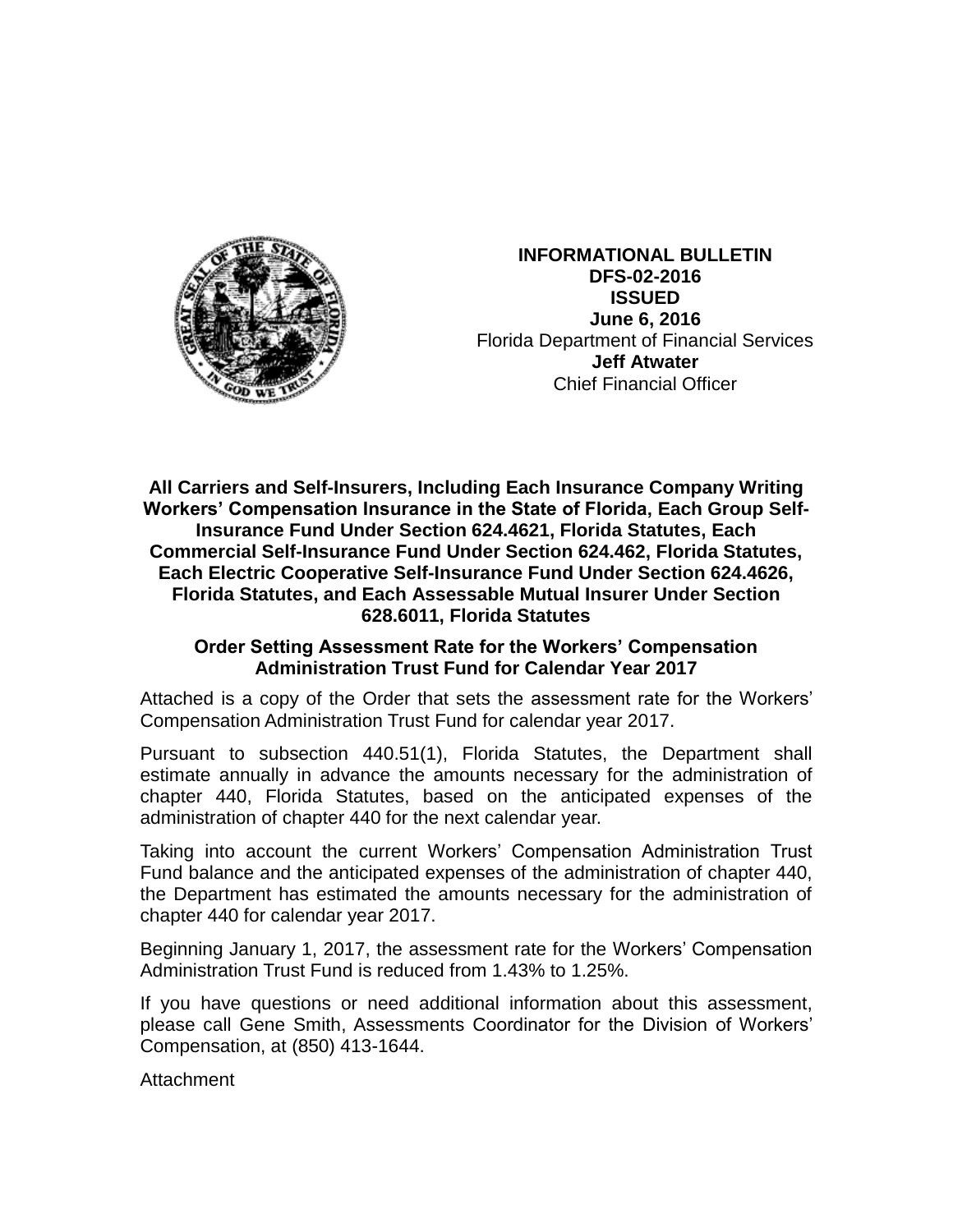MAY 20 2016 Chief Financial Officer Docketed by: Minso



CHIEF FINANCIAL OFFICER **JEFF ATWATER STATE OF FLORIDA** 

## IN THE MATTER OF:

**ASSESSMENT RATE FOR WORKERS' COMPENSATION ADMINISTRATION TRUST** FUND FOR CALENDAR YEAR 2017

CASE No. 190815-16-WC

## **ORDER**

THIS CAUSE came on for consideration pursuant to the provisions of subsection 440.51(1), Florida Statutes, which require the Department of Financial Services ("Department") to annually notify carriers and self-insurers of the assessment rate necessary for the administration of chapter 440, Florida Statutes. The Department, having considered the amounts necessary for the administration of chapter 440, Florida Statutes, for calendar year 2017, and being otherwise fully advised in the premises, hereby finds and orders as follows:

1. Subsection 440.51(1), Florida Statutes, requires the Department to estimate annually in advance the amounts necessary for the administration of chapter 440, Florida Statutes. Pursuant to paragraph  $440.51(1)(a)$ , Florida Statutes, the Department shall, by July 1 of each year, notify carriers and self-insurers of the assessment rate, which shall be based on the anticipated expenses of the administration of chapter 440, Florida Statutes, for the next calendar year.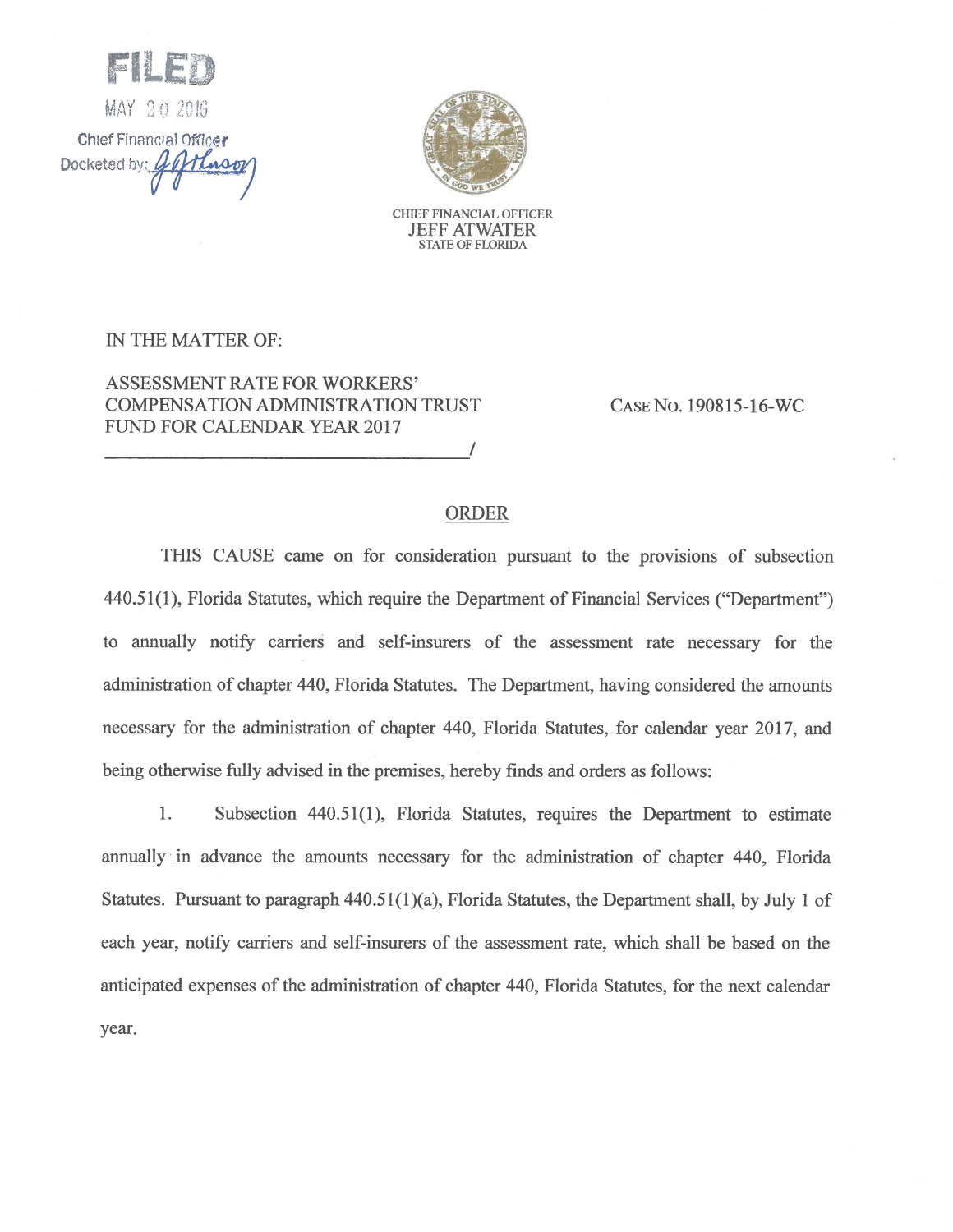$2.$ Pursuant to section 624.4626, Florida Statutes, an electric cooperative selfinsurance fund that meets the requirements of that law is subject to assessments set forth in subsection 440.51(1), Florida Statutes.

 $3.$ With respect to calendar year beginning January 1, 2017, the Department has estimated the amount necessary for the administration of chapter 440, Florida Statutes. The estimated rate is 1.25%.

IT IS THEREFORE ORDERED:

Each carrier and self-insurer, including each insurance company writing workers' compensation insurance in the State of Florida, each group self-insurance fund under section 624.4621, Florida Statutes, each commercial self-insurance fund under section 624.462, Florida Statutes, each electric cooperative self-insurance fund under section 624.4626, Florida Statutes, and each assessable mutual insurer under section 628.6011, Florida Statutes, shall pay an assessment for deposit into the Workers' Compensation Administration Trust Fund in the amount of one and twenty-five one-hundredths of a percent (1.25%) of the net premiums collected on workers' compensation insurance policies issued by the company in the State of Florida. Pursuant to chapter 2000-150, Laws of Florida, the net premiums assessed for the calendar quarter shall be adjusted to include the deductible premium credits or discounts the company has applied to its deductible policies.

Beginning on the self-insurer's anniversary date falling within calendar year 2017, each individual self-insured employer under section 440.38, Florida Statutes, shall pay an assessment for deposit into the Workers' Compensation Administration Trust Fund in the amount of one and twenty-five one-hundredths of a percent (1.25%) of net premiums computed by the Division of Workers' Compensation, as if the company had purchased workers' compensation insurance in the State of Florida.

 $\overline{2}$